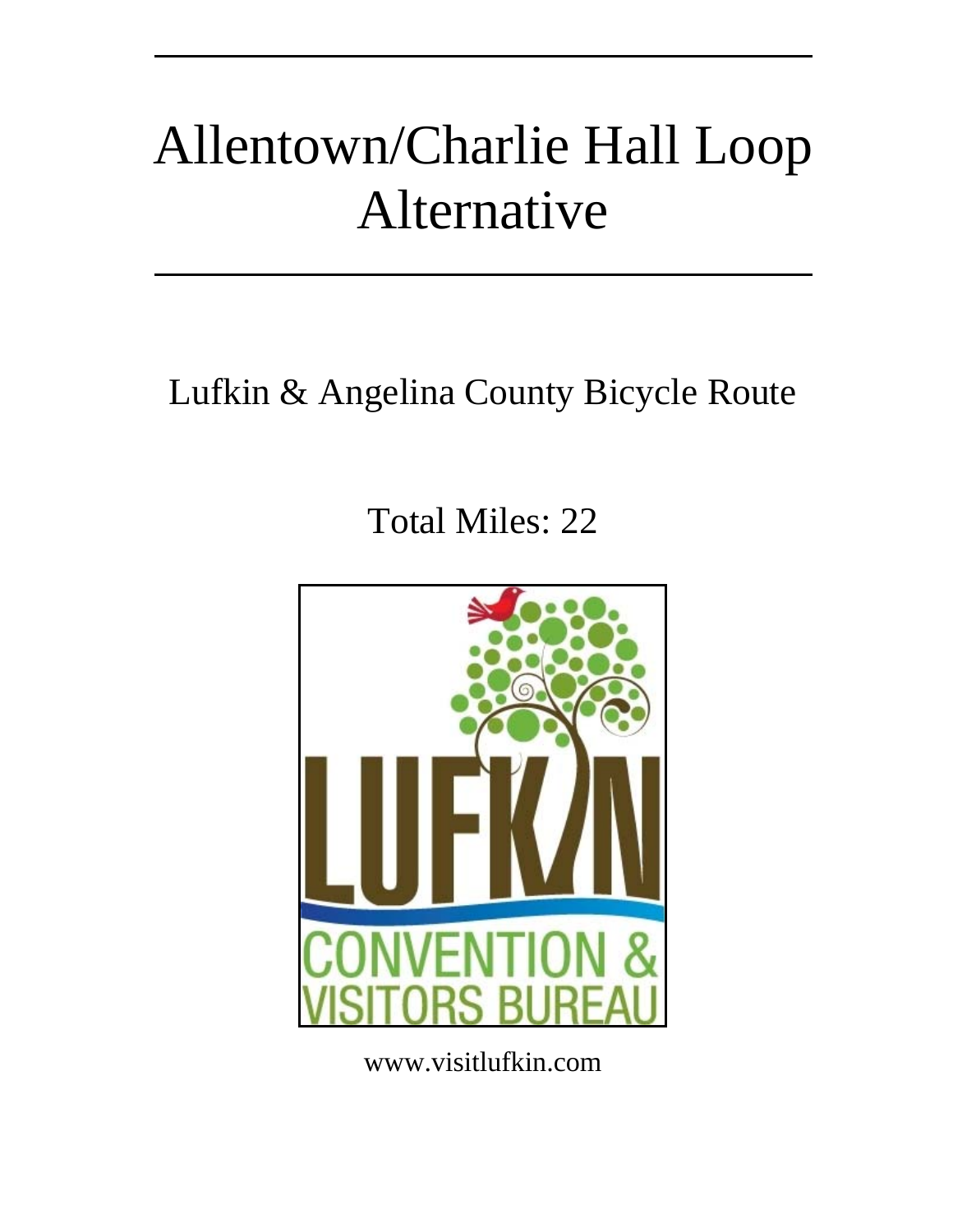

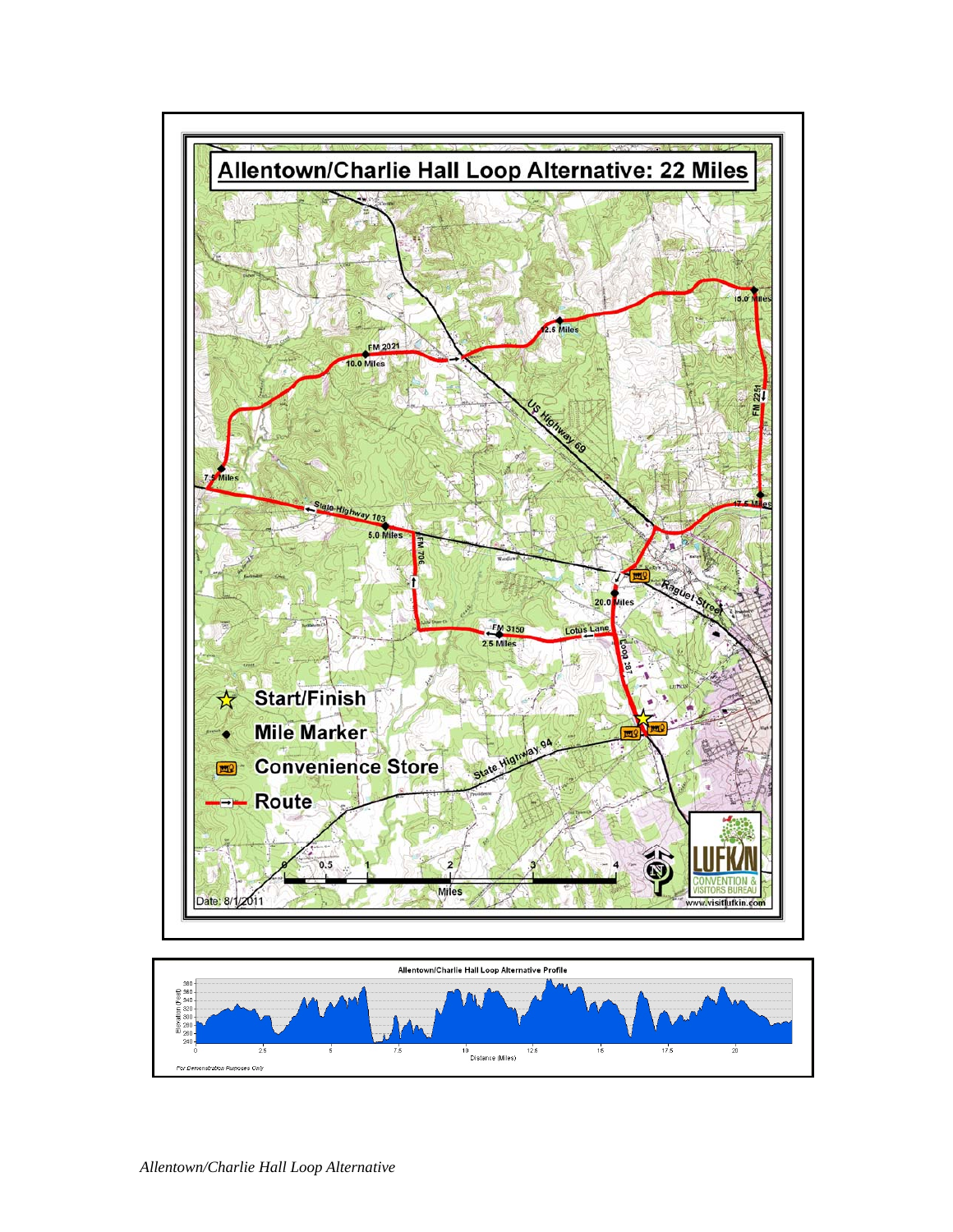| <b>Segment Distance</b><br>(miles) | Direction of Turn               | Road Traveled                                                | <b>Total Distance</b><br>(miles) |
|------------------------------------|---------------------------------|--------------------------------------------------------------|----------------------------------|
| <b>Start</b>                       |                                 | Carpenter's Way Baptist Church<br>(400 N John Redditt Drive) | 0.0                              |
| 1.1                                | Right heading<br>North          | N John Redditt Drive/Loop 287                                | 1.1                              |
| 0.7                                | Left heading<br>West            | Lotus Lane/Farm-To-Market Road 1194                          | 1.8                              |
| 1.7                                | Continue Straight               | Farm-To-Market Road 3150                                     | 3.5                              |
| 1.2                                | Right heading<br>North          | Farm-To-Market Road 706                                      | 4.7                              |
| 2.5                                | Left heading<br>West            | State Highway 103                                            | 7.2                              |
| 7.7                                | Right heading<br>Northeast      | Farm-To-Market Road 2021                                     | 14.9                             |
| 2.7                                | Right heading<br>South          | Farm-To-Market Road 2251                                     | 17.6                             |
| 4.4                                | Right heading<br>West and South | Ellen Trout Drive/Loop 287                                   | 22.0                             |
| <b>Finish</b>                      |                                 | Carpenter's Way Baptist Church<br>(400 N John Redditt Drive) | 22.0                             |

### **Route Directions: Allentown/Charlie Hall Loop Alternative**

### **Emergency Contact Information:**

| Angelina County Sheriffs Office               | $(936)$ 634-3331   |
|-----------------------------------------------|--------------------|
| <b>Lufkin Police/Fire/EMS</b>                 | $(936)$ 633-0356   |
| Memorial Health System of East Texas - Lufkin | $(936) 634 - 8111$ |
| Woodland Heights Medical Center - Lufkin      | $(936) 634 - 8311$ |
| <b>Checkerboard Taxi</b>                      | $(936) 639 - 4911$ |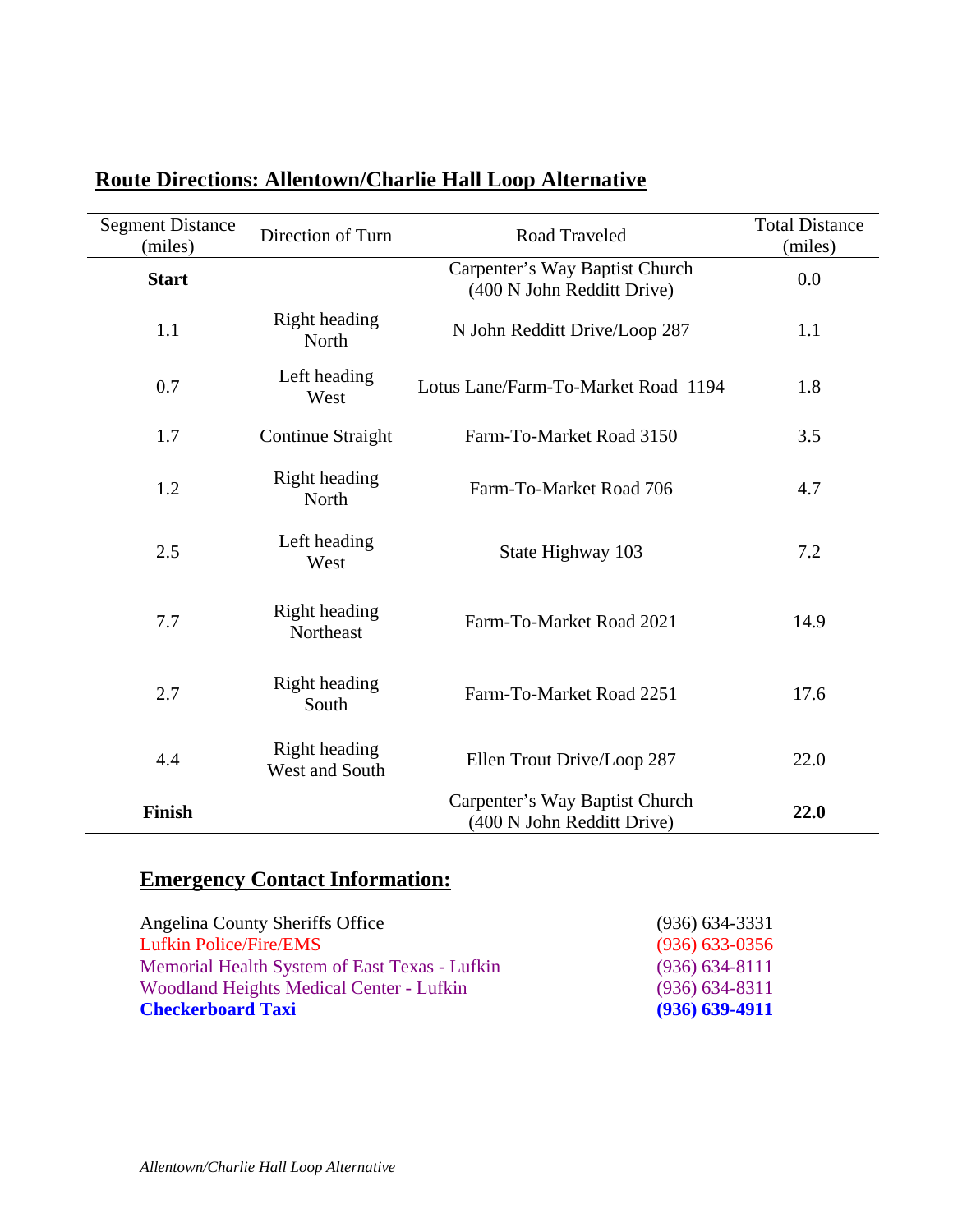#### **Route Summary:**

The Allentown/Charlie Hall Loop Alternative takes 5.5 miles off the original Allentown/Charlie Hall Loop, and avoids the busy Highway 69. This gives riders the opportunity to enjoy more of the scenery along the less traveled Farm-to Market Roads. There are still great hills to overcome along this route, especially along Farm-to-Market Road 2021. During this portion, riders will increase and decrease in elevation many times. This will help keep the heart rate going because there is not much time to rest between each climb.

#### **Start/Finish:**

This route begins at Carpenter's Way Baptist Church at 400 N John Redditt Drive. The only times when cyclist should not park at the church is during worshiping hours which are Sunday mornings, Monday nights, Tuesday mornings, and Wednesday nights. For further information regarding appropriate parking times please call the church at (936) 632-6599. If cyclists need to use the **restroom** or pick up supplies before departing, it is suggested that they use one of the convenience stores located on the corner of Loop 287/John Redditt Drive and Highway 94. There are facilities on both sides of the Loop and are within a 0.25 quarter mile of the starting/finishing point.

#### **Resources:**

It is advised that all cyclists obtain the appropriate food and water resources before departing. Distances between commercial resources to restock can be vast, and therefore can result in an unpleasant experience if cyclists are not prepared. There are convenience stores located throughout the route, and are identified on the map. Riders should plan to utilize these resources in order to rest, refuel, and use the restroom.

#### **Special Considerations:**

Angelina County offers great opportunities for cyclist to experience the Pineywoods Region of East Texas. However, there are special considerations that need to be taken in order to ensure a pleasant and memorable ride. Such considerations include numerous water crossings, narrow roads, and agricultural activities.

#### **Water Crossings**

Angelina County is fortunate to have many streams, rivers, and lakes but this can cause unsafe road conditions for cyclist. The narrow bridges that cross these features often have no shoulders which can lead to close interactions between motorists and cyclists. The most notable for this particular route are the stream crossings along the Farm-to-Market Roads.

#### **Narrow Roads**

With the exception of Highway 103 and Loop 287 the other Farm-to Market Roads do not provide a wide shoulder for cyclist to ride on. These roads can also have narrow turns that limit visibility, and have rough surfaces. Cyclists are encouraged to ride single file when encountering these obstacles.

#### **Agricultural Activities**

Farming, ranching, and logging are important economic activities that occur throughout Angelina County. These industries require large trucks that haul substantial loads; especially on the narrow Farm-to Market Roads. These large trucks make it difficult to provide plenty of room for cyclist, and they can often times shed various debris. Cyclists are encouraged to ride with a mirror so they can see these obstacles coming.